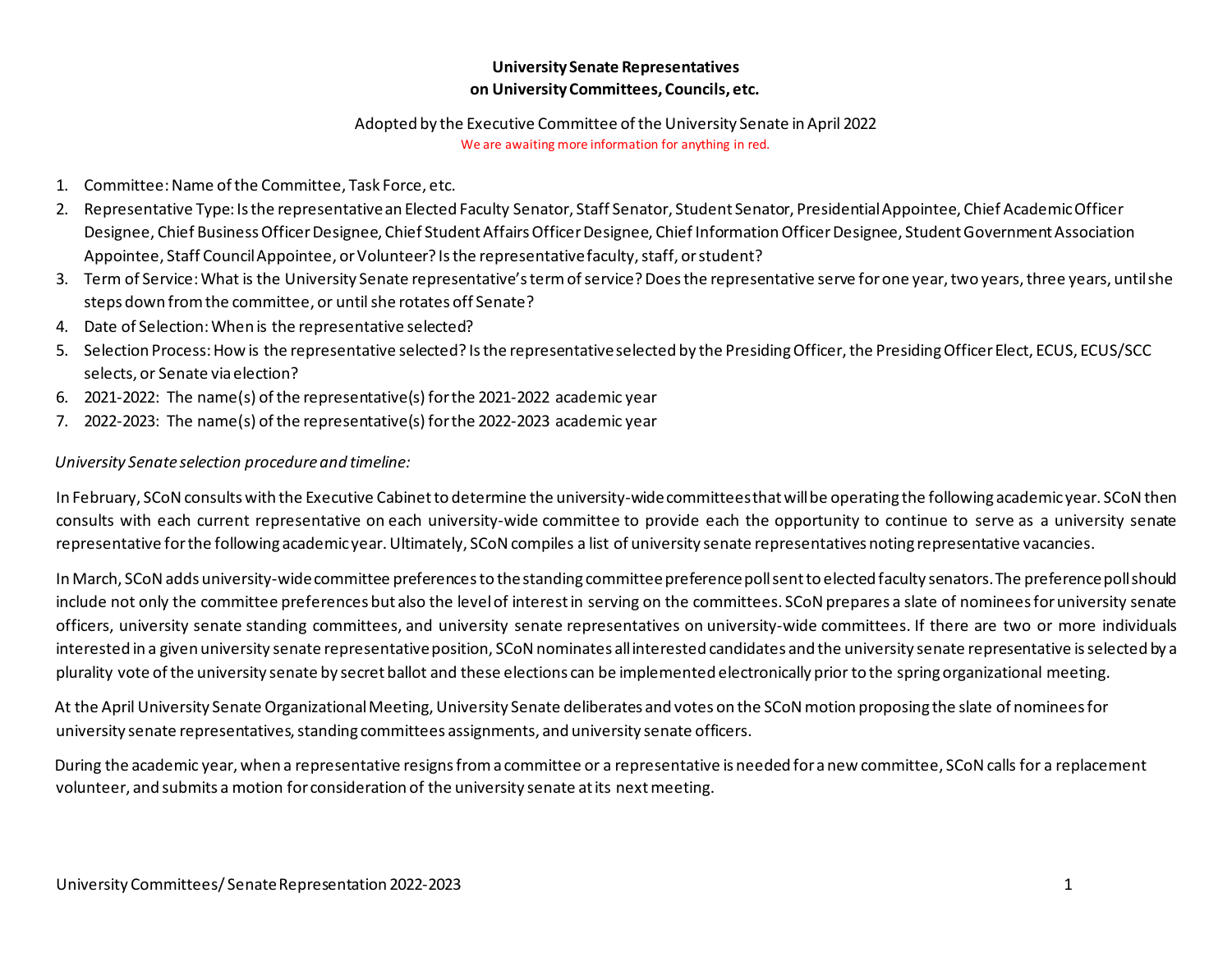| <b>Committee</b>                                                          | <b>Representative Type</b>                                      |            | Term of Service Date of Selection   | <b>Selection Process</b>                                               | 2021-2022          | 2022-2023                                             |
|---------------------------------------------------------------------------|-----------------------------------------------------------------|------------|-------------------------------------|------------------------------------------------------------------------|--------------------|-------------------------------------------------------|
| Academic<br><b>Affairs</b><br><b>Special Fee</b><br>Committee             | <b>Elected Faculty</b><br>Senator, APC<br>Member preferred      | 3 years    | Senate<br>Organizational<br>Meeting | Senate<br>Appointment                                                  | Jennifer Townes    | TBD (finishing<br>Jennifer Townes'<br>2021-2024 term) |
| Academic<br>Leadership<br>Team                                            | Presiding Officer                                               | 1 year     | Senate<br>Organizational<br>Meeting | Ex officio                                                             | Catherine Fowler   | Jennifer Flory                                        |
| Academic<br>Technology<br>Advisory<br>Committee                           | <b>Elected Faculty</b><br>Senator or Faculty<br>Volunteer       | 2 Years    | Senate<br>Organizational<br>Meeting | Senate<br>Appointment                                                  | Marina Stoyanova   | <b>Brad Fowler</b>                                    |
| Campus Climate<br><b>Survey Task Force</b><br>Not a standing<br>committee | <b>Elected Faculty</b><br>Senator (non-voting<br>second member) | 2 Years    | Senate<br>Organizational<br>Meeting | Senate<br>Appointment                                                  | Gail Godwin        | Gail Godwin                                           |
| <b>Enterprise Risk</b><br>Management<br><b>Task</b><br>Force              | Member of<br><b>University Senate</b>                           | <b>TBA</b> | N/A                                 | Appointed by auditor<br>and approved by<br><b>Executive</b><br>Cabinet | <b>Alex Blazer</b> | <b>Alex Blazer</b>                                    |
| Georgia College<br><b>Traditions</b><br>Committee                         | <b>Elected Faculty</b><br>Senator                               | 2 Years    | Senate<br>Organizational<br>Meeting | Senate<br>Appointment                                                  | N/A                | Hank Edmonson                                         |
| Information<br>Technology<br>Council                                      | <b>Elected Faculty</b><br>Senator                               | 2 Years    | Senate<br>Organizational<br>Meeting | Senate<br>Appointment                                                  | Guy Biyogmom       | Frank Richardson<br>$(2022 - 2024)$                   |
| Infrastructure and<br>Security Advisory<br>Committee                      | <b>Elected Faculty</b><br>Senator on RPIPC                      | 1 Year     | Senate<br>Organizational<br>Meeting | Senate<br>Appointment                                                  | <b>Brad Fowler</b> | Benjamin Chad<br>Whittle                              |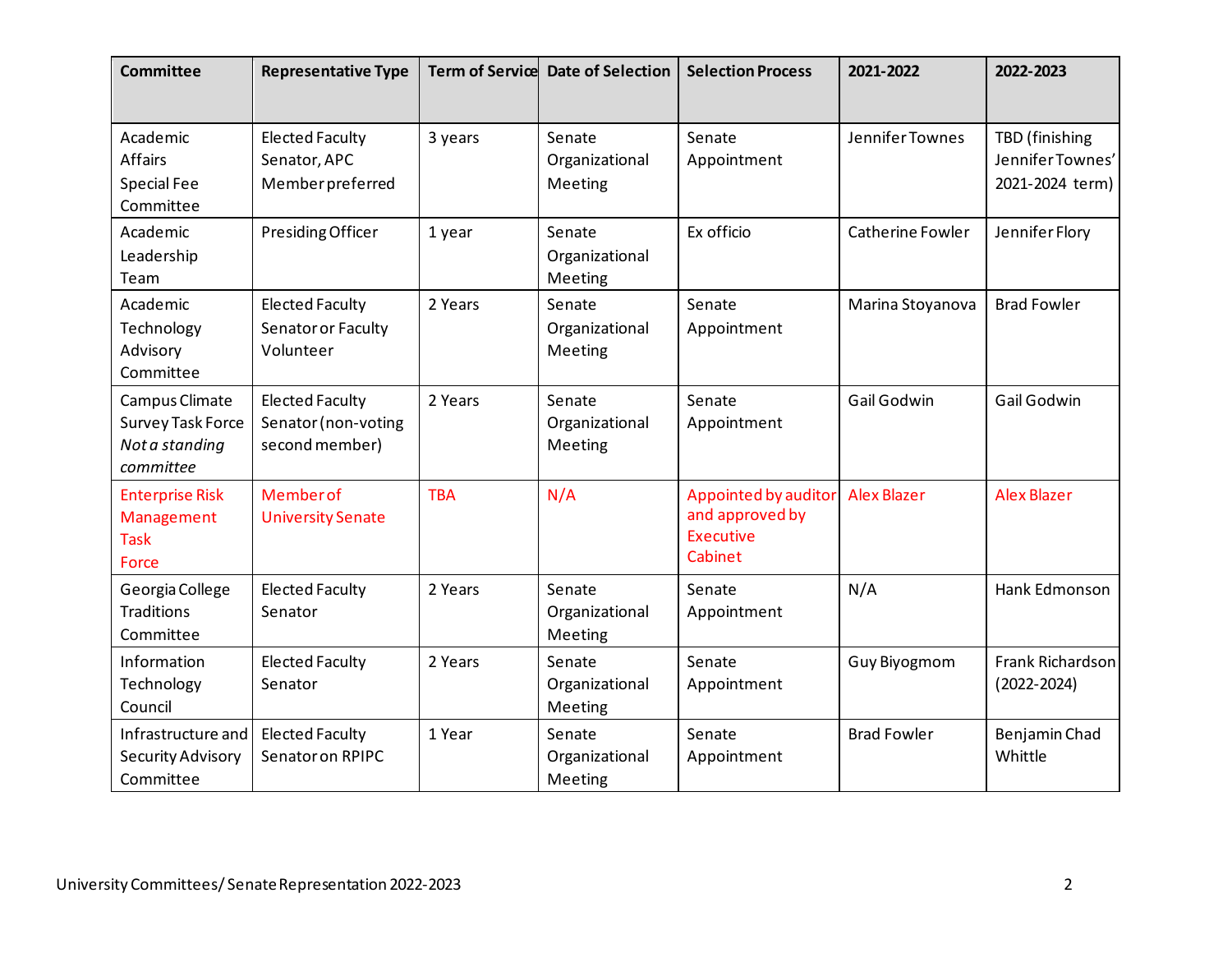| <b>Committee</b>                                                  | <b>Representative Type</b>                                                                                     | <b>Term of Service</b>  | <b>Date of Selection</b>            | <b>Selection Process</b>                 | 2021-2022                       | 2022-2023                           |
|-------------------------------------------------------------------|----------------------------------------------------------------------------------------------------------------|-------------------------|-------------------------------------|------------------------------------------|---------------------------------|-------------------------------------|
| <b>Mandatory Fee</b><br>Committee                                 | 2 Elected Faculty<br>Senators, ideally at<br>least 1 SAPC                                                      | <b>Fall Semester</b>    | Senate<br>Organizational<br>Meeting | Senate<br>Appointment                    | Nicolas Creel<br>Leng Ling      | <b>Damian Francis</b><br>Amy Pinney |
| Parking and<br>Transportation<br>Advisory<br>Committee            | 2 Elected Faculty<br>Senators, ideally at<br>least 1 RPIPC                                                     | 1 Year                  | Senate<br>Organizational<br>Meeting | Senate<br>Appointment                    | Rodica Cazacu<br>Karl Manrodt   | Rodica Cazacu<br>Nicholas Creel     |
| <b>Parking Appeals</b><br>Committee                               | <b>Elected Faculty</b><br>Senator, RPIPC<br>preferred                                                          | 1 Year                  | Senate<br>Organizational<br>Meeting | Senate<br>Appointment                    | <b>Ashley Taylor</b>            | Rodica Cazacu                       |
| <b>Public Art</b><br>Committee                                    | <b>Elected Faculty</b><br>Senator or Faculty<br>Volunteer                                                      | 2 Years                 | Senate<br>Organizational<br>Meeting | Senate<br>Appointment                    | James Trae Welborn              | James Trae Welborn                  |
| Space<br>Utilization<br>Committee                                 | <b>Elected Faculty</b><br>Senator on RPIPC                                                                     | 1 Year                  | Senate<br>Organizational<br>Meeting | Senate<br>Appointment                    | Diana Young                     | Kerry James Evans                   |
| <b>Strategic Plan</b><br>$(2016 - 2021)$<br>Steering<br>Committee | <b>Elected Faculty</b><br>Senator                                                                              | 1 Year                  | Senate<br>Organizational<br>Meeting | Senate<br>Appointment                    | Diana Young                     | Diana Young                         |
| University<br>Curriculum<br>Committee                             | <b>Elected Faculty</b><br>Senator                                                                              | 3 years                 | Senate<br>Organizational<br>Meeting | Senate<br>Appointment                    | James Schiffman<br>Liz Speelman | Liz Speelman<br>$(2021 - 2023)$     |
| University<br>System of<br>Georgia Faculty<br>Council             | Presiding Officer<br>Elect (voting first<br>member)<br>1 Elected Faculty<br>Senator (non-voting<br>2nd member) | May to April<br>2 Years | Senate<br>Organizational<br>Meeting | Senate Election<br>Senate<br>Appointment | Jennifer Flory<br>Gail Godwin   | <b>TBD</b><br>Gail Godwin           |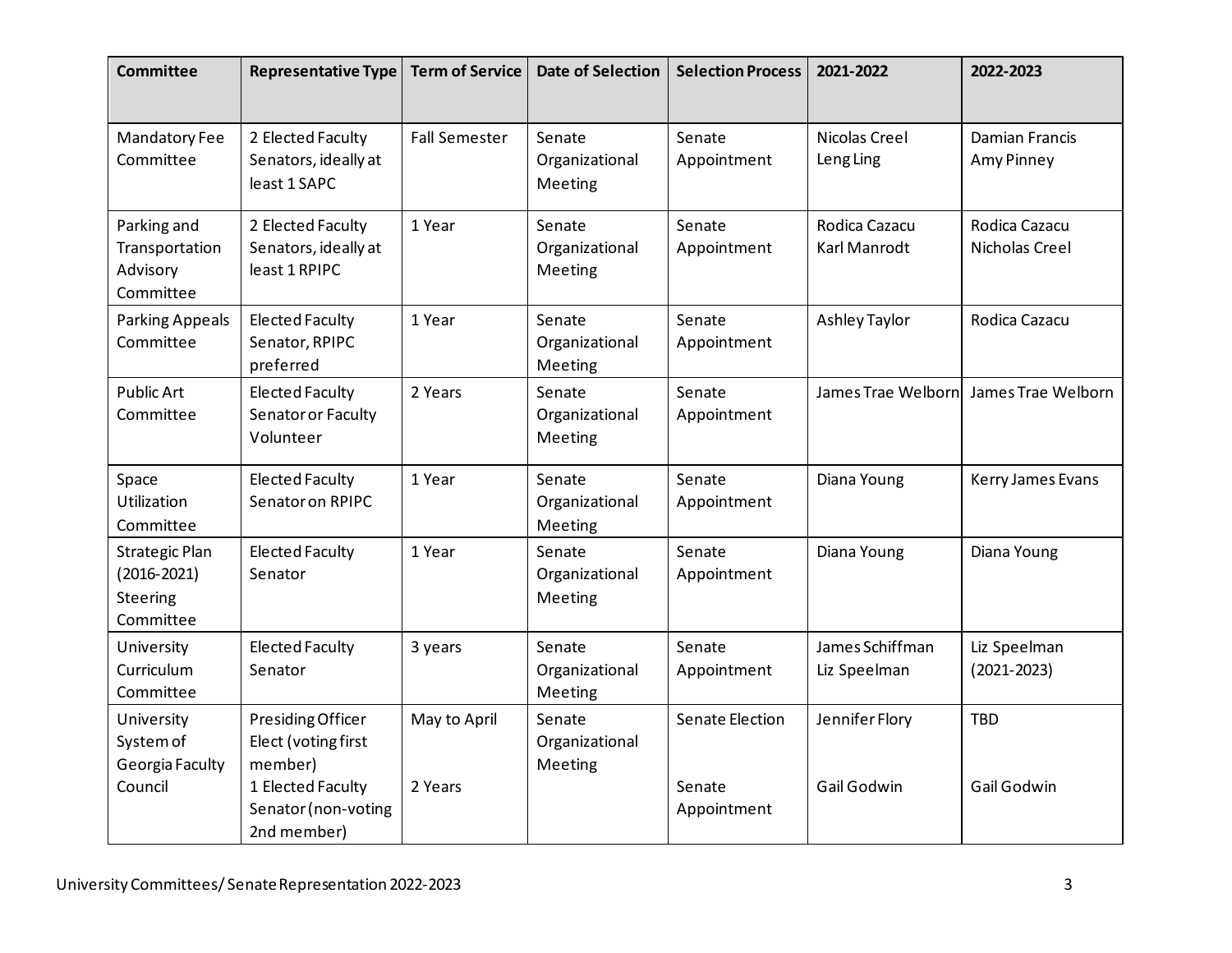*Review and update of this document:* By March 1, SCoNreviews and, when necessary, updates the procedures, timeline, table, and/or committee list of this document.

#### *Questions*

- *Is the committee, task force, etc. still active?*
- *What is the charge of the committee, task force, etc.?*
- *What is the composition of the committee?*
- *What is the term of service?*
- *When does the committee meet?*
- *Who is the contact person?*
- *Who last confirmed the committee information and when?*

### **Academic Affairs Special Fee Committee**

- 1 University Senate Representative: Elected Faculty Senator, APC member preferred
- Charge: Reviews course fees requests and makes recommendations to the Provost. Requests are generated in the department and approved by the college dean. All requests must be submitted using the Application for Special Course Fee form. If approved by the Provost, submissions will be forwarded to the President and the Budget Office for final review and Presidential approval. Approved requests will generally take effect the following Fall Semester unless business needs require an earlier implementation.
- Composition:
	- o One member each from
		- College of Arts and Sciences
		- **College of Business**
		- **College of Education**
		- College of Health Sciences
	- o Student Government Association Representative
	- o University Senate Representative
- Term of Service: 3 years
- Meeting Schedule: Meets once each semester;*most likely will not be active.*
- Contact: Provost
- Confirmed: Holley Roberts, April 2022

### **Academic Leadership Team**

• 1 University Senate Representative: Presiding Officer (ex officio)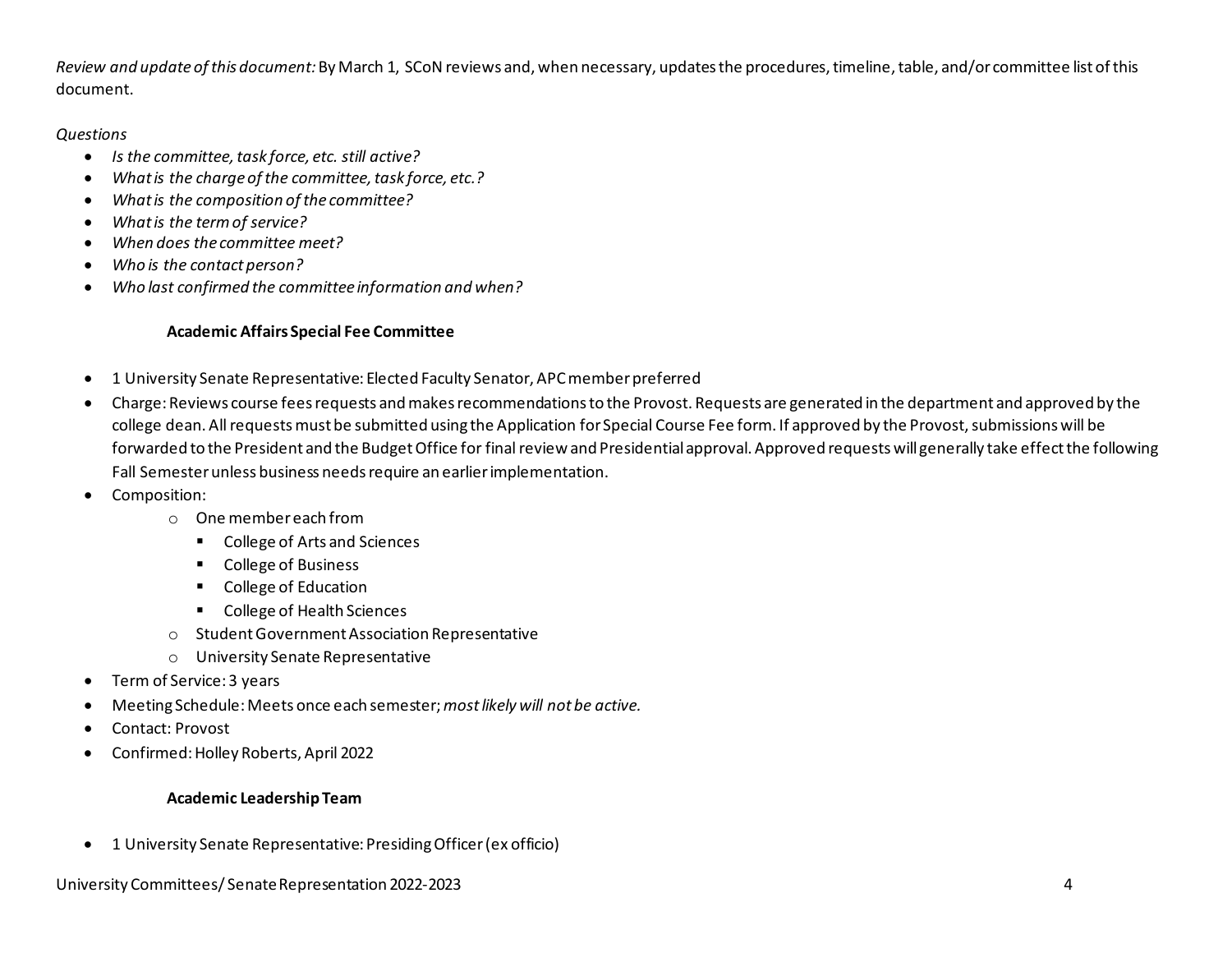- Charge: To provide a venue for leadership within Academic Affairs to meet and share information within colleges and units.
- Composition:
	- o College Deans
	- o Library Director
	- o Associate Provostfor Academic Affairs, Director of The Graduate School
	- o Associate Provost for Transformative Learning Experiences
	- o AVP for Enrollment Management
	- o AVP for Strategic Initiatives
	- o AVP for International Education
	- o AVP of Institutional Research and Effectiveness
	- o AVP of Inclusive Excellence, Chief Diversity Officer
	- o Chief Information Officer
	- o Executive Director, Sandra Dunagan Center for Early Language and Literacy
	- o Director of Center for Teaching & Learning
	- o Executive Director, Rural Studies Institute
	- o Executive Director, Andalusia Institute
	- o Presiding Officer of University Senate
- Term of Service: 1 Year
- Meeting Schedule: 2 times per semester
- Contact: Provost
- Confirmed: Provost, April 2022

# **Academic Technology Advisory Committee**

- 1 University Senate Representative: Elected Faculty Senator
- Charge: The Academic Technology Advisory Committee shall advise the Division of Information Technology, the Chief InformationOfficer and subsequently the Provost regarding the academic uses of technology including related systems, procedures, and policies.
	- $\circ$  Focus on academic uses of technology, including related systems, procedures, and policies.
	- $\circ$  Receive suggestions, recommendations, inquiries, and proposals regarding the application of technology pertaining to academic activities.
	- o Make recommendations to the decision-making body.
- Composition:
	- o Each faculty voting unit (College of Arts and Sciences, College of Business, College of Education, College of Health Sciences, and the Library) shall be represented by one faculty member chosen at the discretion of the respective Dean.
	- o One representative of the Student Government Association selected by the Student Government Association.
	- o One representative of University Senate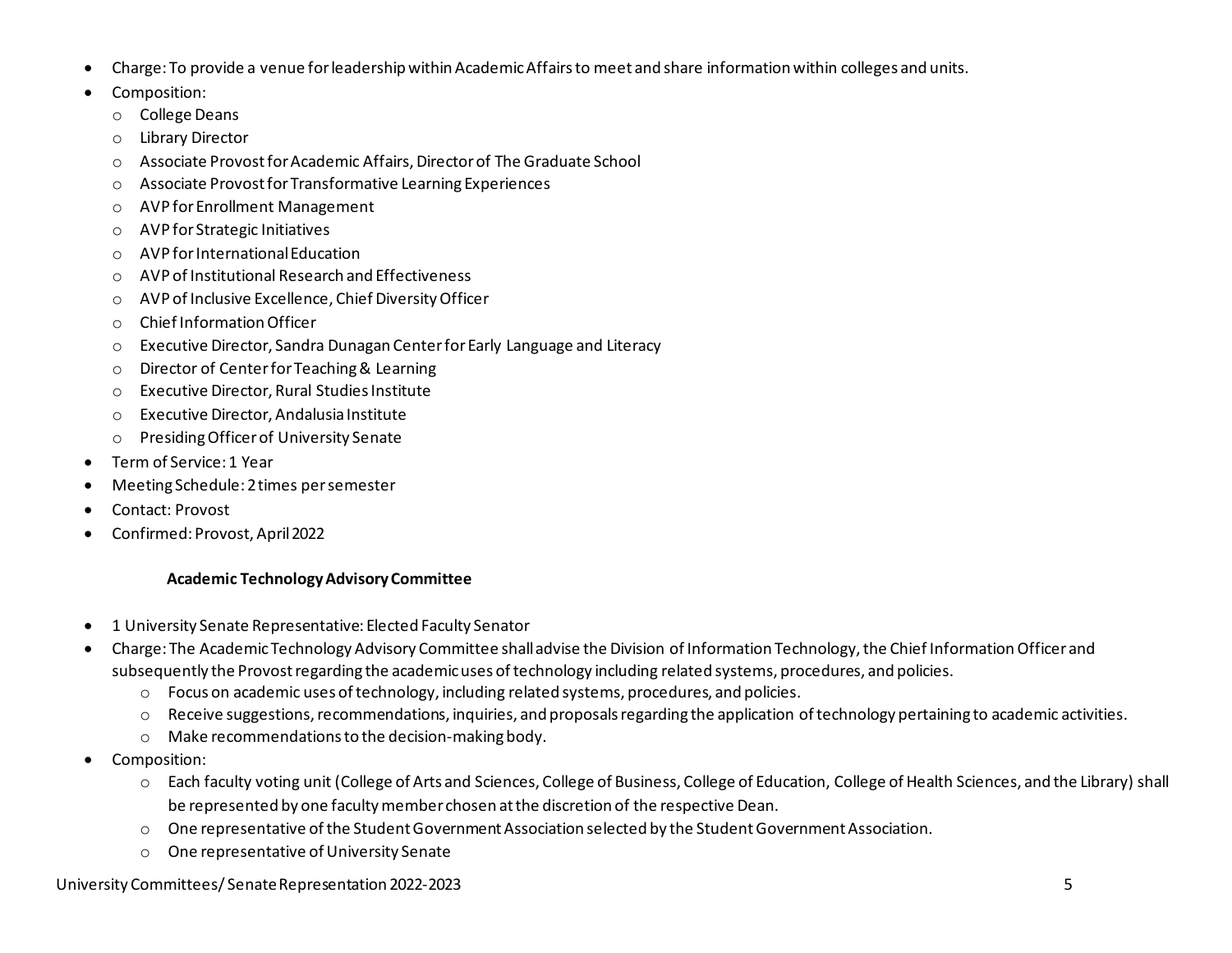- $\circ$  One representative from the department chairs selected by the department chairs.
- $\circ$  Two additional at-large members shall be selected by the Provost based upon their relevant knowledge and experience.
- o Director of Technology Support Services
- o Information Security Officer non-voting member
- Term of Service: 1 Year
- Meeting Schedule: Once per semester or more frequently as needed
- Contact: Chief Information Officer (Dr. James Callaghan, Chair)
- Confirmed: Susan Kerr, April 2022

### **Campus Climate Survey Task Force**

- 1 University Senate Representative: Elected Faculty Senator
- Charge: The committee is assembled with the strategic planning, distribution, communication, and implementation and assessment of the GC climate survey. The survey will include faculty, staff, and student assessments.
- Composition
	- o President's Commission on Diversity Representative
	- o Human Resources Representative
	- o Institutional Research Representative
	- o Information Technology Representative
	- o Student Government Association Representative
	- o Student Affairs Representative
	- o University Senate Representative
- Term of Service: 2 years
- Meeting Schedule: as needed
- Contact: Chief Diversity Officer
- Confirmed: Jennifer Graham, April 2022

### **Enterprise Risk Management**

- *Anticipated start date January 2019*
- 1 University Senate Representative: TBA
- Charge: TBA
- Composition: Appointed by auditor and approved by Executive Cabinet
- Term of Service: TBA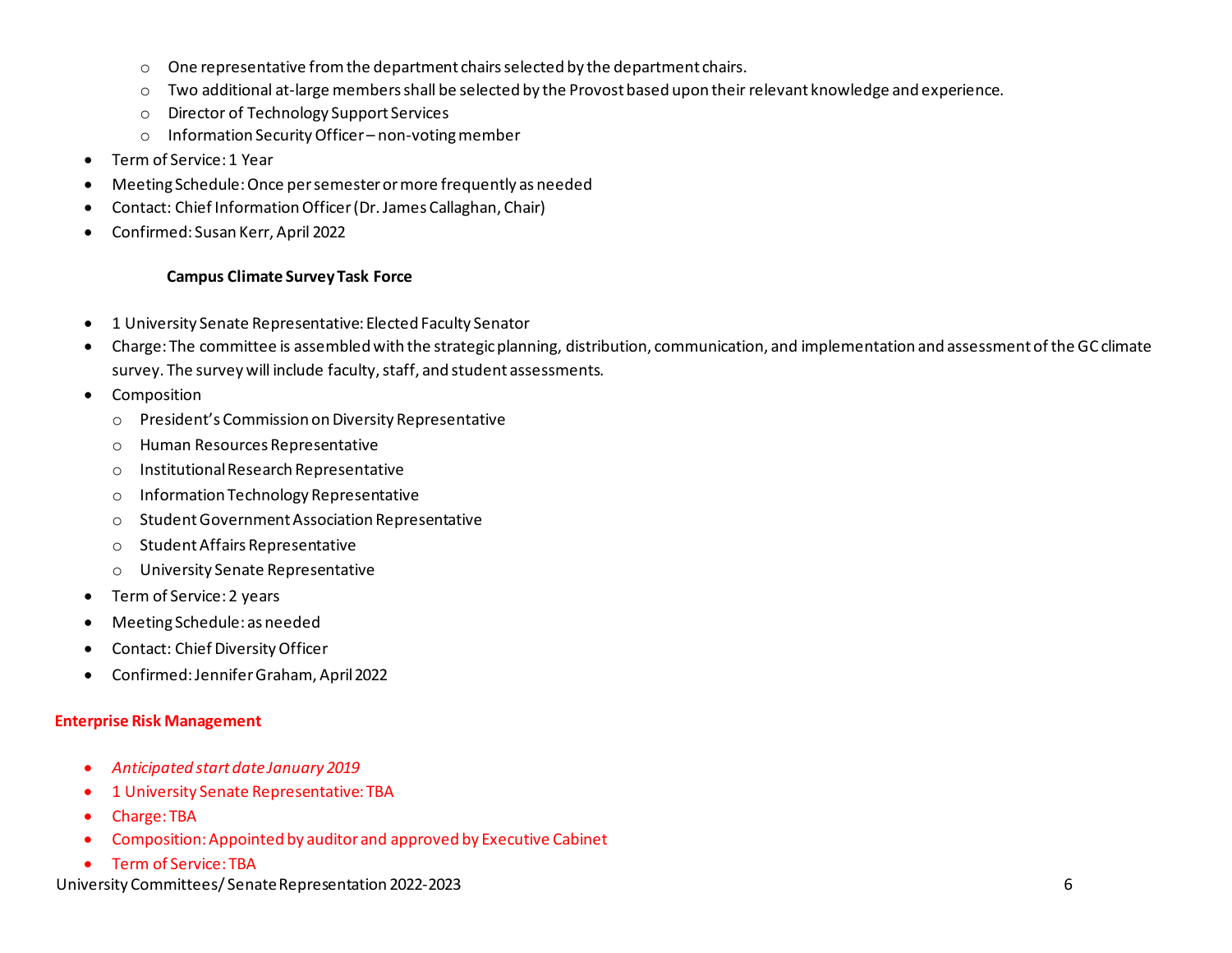- Meeting Schedule: TBA
- Contact: Ms. Stacy Mulvaney, Director of Internal Audit
- Confirmed: Monica Starley, January 2019

#### **Georgia College Traditions Committee**

- One elected senator, faculty preferred
- Charge:
	- o Advise the President and Executive Cabinet regarding the traditions and practices considered essential to the ethos of Georgia College.
	- o To ensure that these traditions and practices are truly representative of the values held by the Georgia College community.
	- o Advise the Executive Cabinet on the proliferation of these traditions and practices and ways to educate the campus community and inculcate these traditions into the campus ethos.
	- o Advise the Executive Cabinet when there is a suggestion that these essential traditions and practices be modified.
	- o Advise the Executive Cabinet upon the need to develop new or sunset existing traditions and practices.
- Composition:
	- o One elected senator, faculty preferred
	- o One alumnus
	- o SGA President
	- o SGA appointee
	- o Two staff members from Student Activities
	- o LGBTQ+ Programs Staff Member
	- o Cultural Center staff member
	- o One staff member from Advancement
- Term of service: 2 years
- Meeting Schedule: Busiest in early fall then as needed
- Contact: Dr. Tom Miles, Dean of Students
- Confirmed: Dr. Tom Miles, April 2022

### **Governance Retreat Planning Committee**

- 1 Elected Faculty Senator: Presiding Officer Elect
- Charge: Plan the Governance Retreat.
- Composition: The Presiding Officer Elect invites members of the University Senate to serve on the committee.
- Term of Service: 1 Summer
- Meeting Schedule: As needed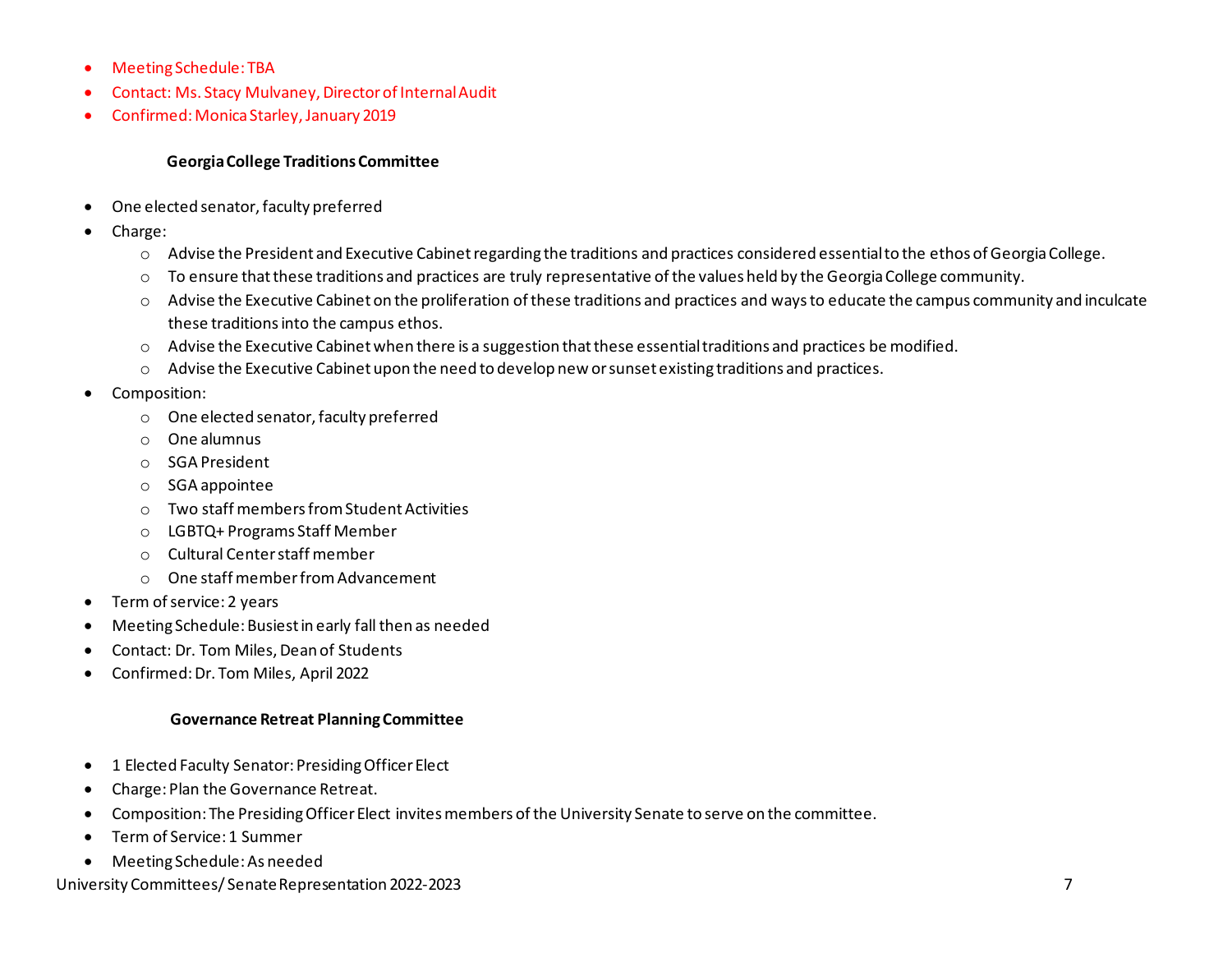- Contact: Presiding Officer Elect
- Confirmed: Alex Blazer, February 2019

### **Information Technology Council**

- Inaugural meeting for the IT Council held in Feb. 2021
- Co-Chairs-Dr. Susan Kerr and Dr. Jim Berger

# • **University Senate and Information Technology Governance—SUSAN KERR, CHIEF INFORMATION OFFICER**

• **ADVISORY COMMITTEES** The University System of Georgia business manual requires all institutions to have information technology governance. IT has set up a new structure that makes recommendations to Executive Cabinet. Committee governance affords accountability, transparency, and stakeholder buy in with purchases, projects, and initiatives. There are multiple advisory committees that start soon; and we ask for representation from University Senate on most committees. An example of an IT issue that might be sent to an advisory committee involves the license of two video conference platforms, Webex and Zoom, during the pandemic. After the pandemic, a committee may decide whether to limit the institution to one license. More information is available a[t https://gcsuedu.sharepoint.com/sites/ITSTAFF/Governance](https://gcsuedu.sharepoint.com/sites/ITSTAFF/Governance)

- Charge: The Information Technology Committee (ITC) shall advise the Georgia College & State University Executive Cabinet regarding all matters of information technologies including, but not limited to, policies, procedures, standards, priorities, purchasing, use, and maintenance of software, hardware, and data.
- Composition: CIO; CAO; VP for Student Affairs; VP finance; AVP enrollment; AVP Communications; AVP Institution Research; librarian; Director CTL; President SGA; chairs of IT advisory committees
- Other Members-serve 2 year staggered terms:
	- o One elected faculty senate rep
	- o One Dean
	- o One Staff Council rep
- Meeting Schedule: The ITC meets on a regular basis to consider action items from previous meetings, new items, and recommendations/reports from advisory committees.
- Contact: Chief Information Officer
- Confirmed: Susan Kerr, April 2022

# **Infrastructure and Security Advisory Committee**

• 1 University Senate Representative: Elected Faculty Senator, RPIPC Member preferred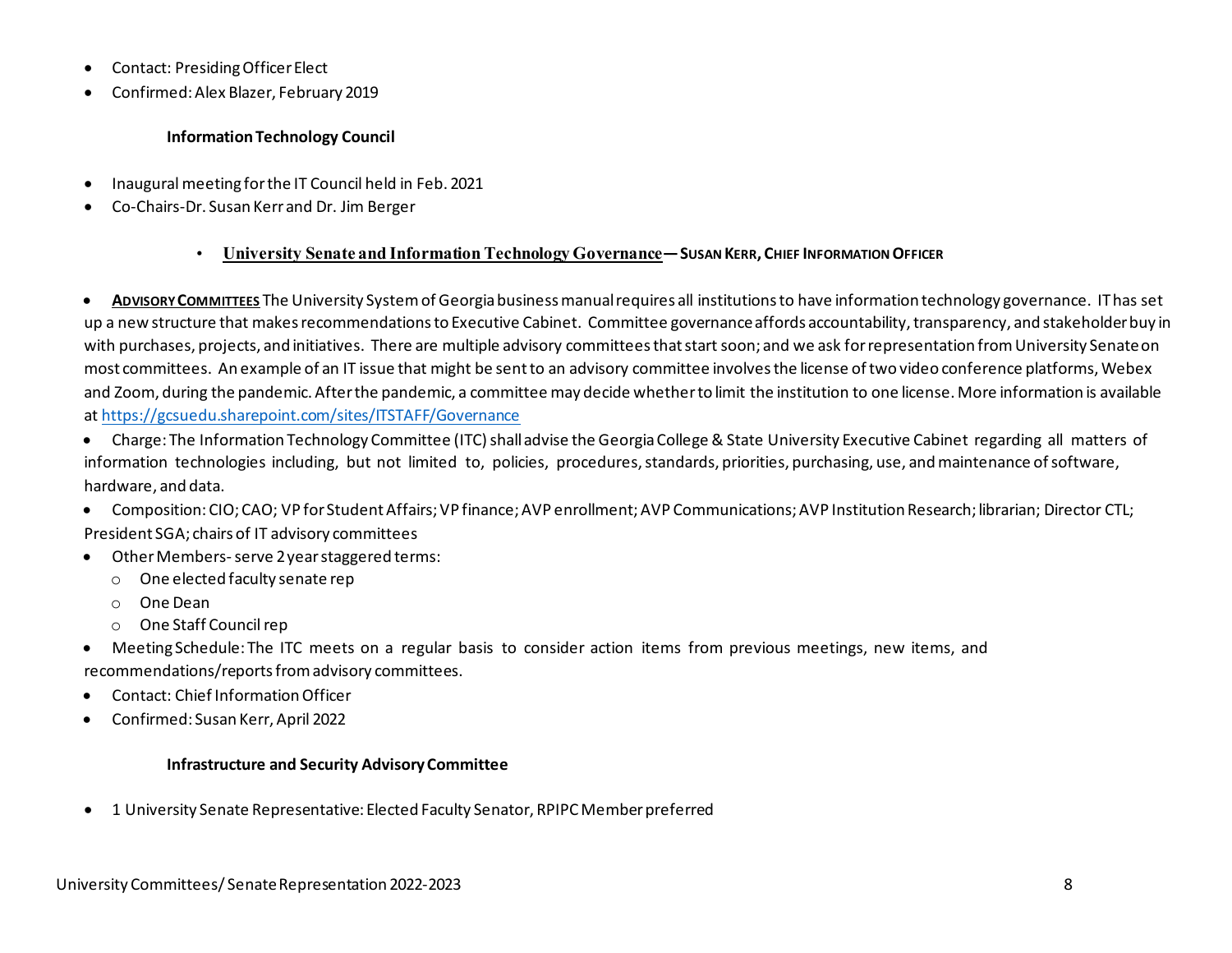- Charge: The Technology Infrastructure Advisory Committee shall advise the Division of Information Technology, the Chief Information Officer and subsequently the Executive Cabinet regarding services, design, maintenance and utilization of Georgia College's technology infrastructure and its related systems, procedures and policies.
- Composition:
	- o Remote Center representative
	- o Library representative
	- o SGA representative
	- o One faculty representative from each college
	- o One University Senate representative
	- o One representative for each university division
	- o Director of Network and Systems Administration
	- o SERVE representative
	- o Non-voting Information Security Officer
- Term of Service: 1 Year
- Meeting Schedule: Once per semester or more frequently if needed.
- Contact: Charlie Weaver, Jamie DeFoor, Hance Patrick (Keely Hopkins, chair)
- Confirmed: Susan Kerr, April 2022

# **Mandatory Fee Committee**

- 2 University Senate Representatives: Two Elected Faculty Senators, ideally at least one SAPC member
- Charge: Vote on recommended mandatory fee increases/decreases as well as the projected budget for each fee.
- Composition:
	- o 2 Elected Faculty Senators, ideally at least 1 SAPC
	- o 6 Students Appointed by SGA
	- o 2 Staff Council Members
- Term of Service: Fall Semester
- Meeting Schedule: no more than 3 meetings between October and December 1 of each year
- USG policy: Requests to continue or increase mandatory fees will be reviewed and voted on by a mandatory fee committee that will represent students, faculty and staff.
- Internal procedures: The committee will consist of at least eight members: a minimum of four students, a Staff Council representative, two University Senate representatives and one member at large; committee must consist of 50% or more student representation. The committee will meet once in October to be given fee packets that include fee narratives and financials for discussion. The committee will be expected to take away and review the details of the packet in preparation for a November meeting to deliberate and vote on the fees to be submitted to President and Cabinet for final approval before submission to the system office. Under very rare circumstances will additional meetings be necessary.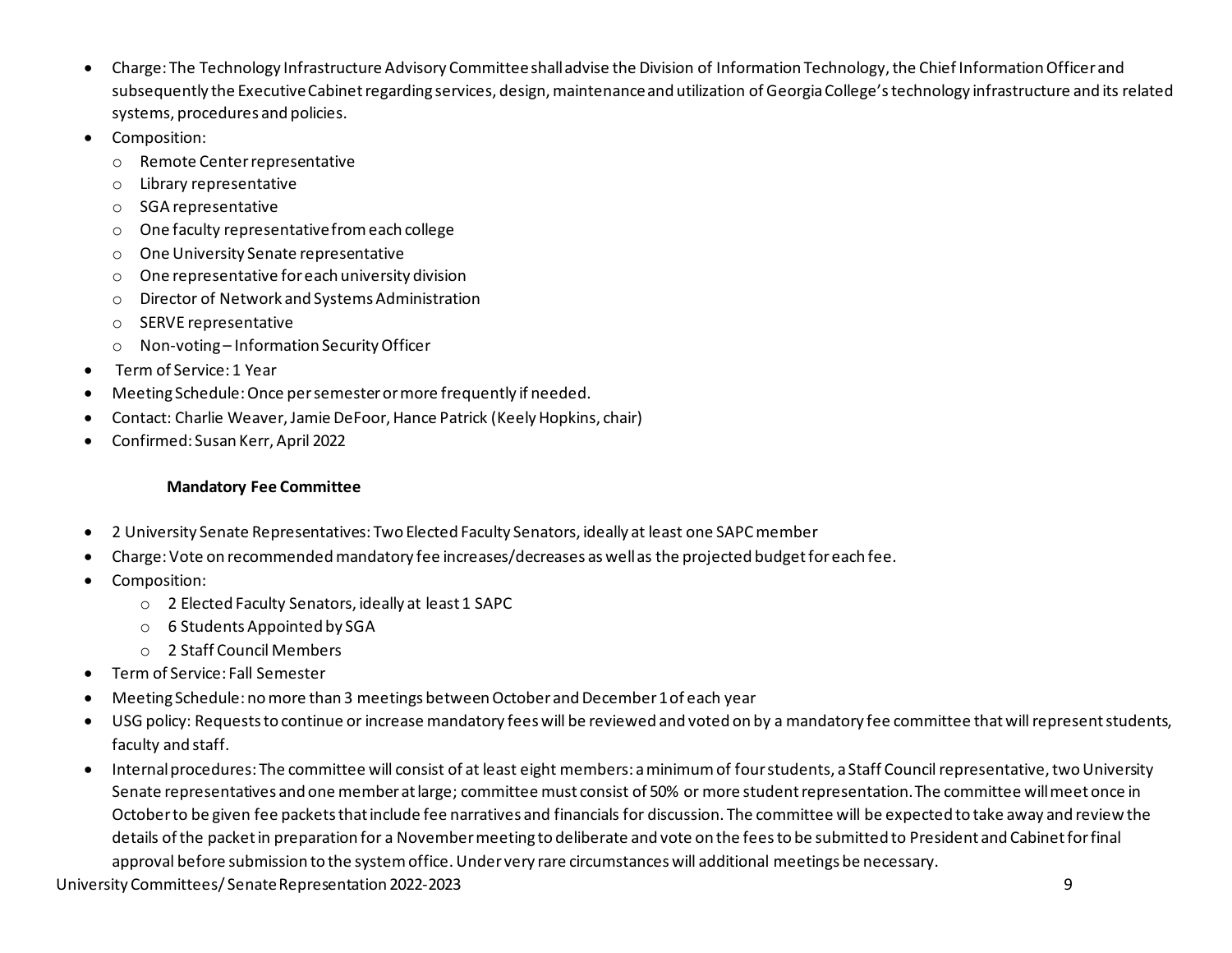- Contact: Josefina Endere
- Confirmed: Josefina Endere, April 2022

### **Parking and Transportation Advisory Committee**

- 2 University Senate Representatives: Two Elected Faculty Senators, ideally at least one RPIPC member
- Charge: makes recommendations based on thorough discussions, and each member votes on each matter of recommendation to be forwarded to the VPFA
- Composition: eight members
	- o Two Faculty Members from University Senate
	- o Two Staff Members from Staff Council
	- o Two Resident Student Members from Resident Student Association (RSA)
	- o Two Commuter Student Members from Student Government Association (SGA)
- Term of Service: 1 year
- Meeting Schedule: The committee meets approximately three times during fall semester and three times during spring semester.
- The focus of PTAC will be to listen to parking and transit concerns on campus, discuss viable options and solutions and make suggestions to the Vice President for Finance and Administration, Mrs. Susan Allen.
- Contact: Director of Parking & Transportation Services
- Confirmed: John Jackson, April 2022

# **Parking Appeals Committee**

- 1 University Senate Representative: Elected Faculty Senator, RPIPC Member preferred
- Charge: The committee meets regularly to review appeals and make a final decision within 30 days of an appeal being filed.
- Composition: five university employees and students
	- o One Student Member of the Student Government Association (SGA)
	- o One Student Member of the Resident Student Association (RSA)
	- o One Faculty Member of University Senate
	- o One Staff Member of Staff Council
	- o One At-Large Staff Member appointed by Parking & Transportation
- Term of Service: 1 year
- Meeting Schedule: when there are appeals to review a meeting is scheduled to ensure a 30-day appeal review turnaround time.
- Contact: Director of Parking & Transportation Services
- Confirmed: John Jackson, April 2022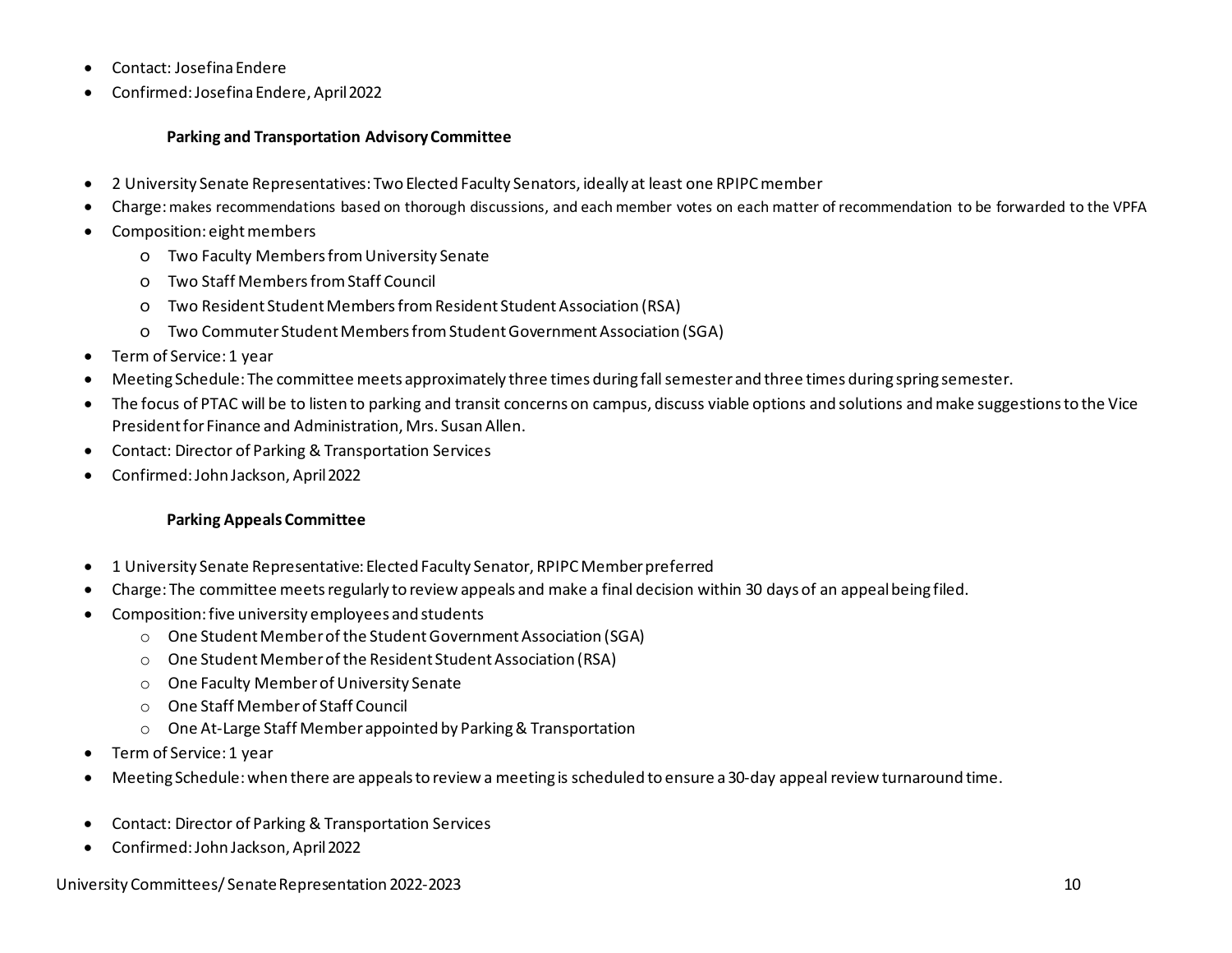#### **Public Art Committee**

- 1 University Senate Representative: Elected Faculty Senator
- Charge: The public art committee is an advisory committee that approves the placement, maintenance, longevity and decommissioning/deaccessioning of any public art.
- Composition: The committee is reviewing its composition as a part of a policy update.
	- o University Architect (chair)
	- o One University Senate Representative
	- o One Staff Council Representative
	- o One Student Representative
	- o One Representative from the Art Department Faculty
	- o University Historian
	- o One Representative from Facilities Operations
	- o One Community Representative
- Term of Service: 2 Years
- Meeting Schedule: Monthly
- Contact: Michael Rickenbaker
- Confirmed: October 2018 by Michael Rickenbaker

#### **Space Utilization Committee**

- 1 University Senate Representative: Elected Faculty Senator, RPIPC Member preferred
- Charge: The University Space Committee is an advisory committee tasked with reviewing space utilization and assignment on campus with a focus on improving utilization and effectiveness.
- Composition:
	- o University Architect (co-chair)
	- o Associate Provost and Director of Graduate Studies (co-chair)
	- o Chief Information Officer
	- o AVP of Institutional Research and Effectiveness
	- o Associate Director of Facilities Planning
	- o Dean of Students
	- o Scheduling Office Representative
	- o Executive Director of Extended University
	- o Registrar
	- o One Faculty Member representing University Senate

University Committees/ Senate Representation 2022-2023 11 and the state of the state of the state of the state of the state of the state of the state of the state of the state of the state of the state of the state of the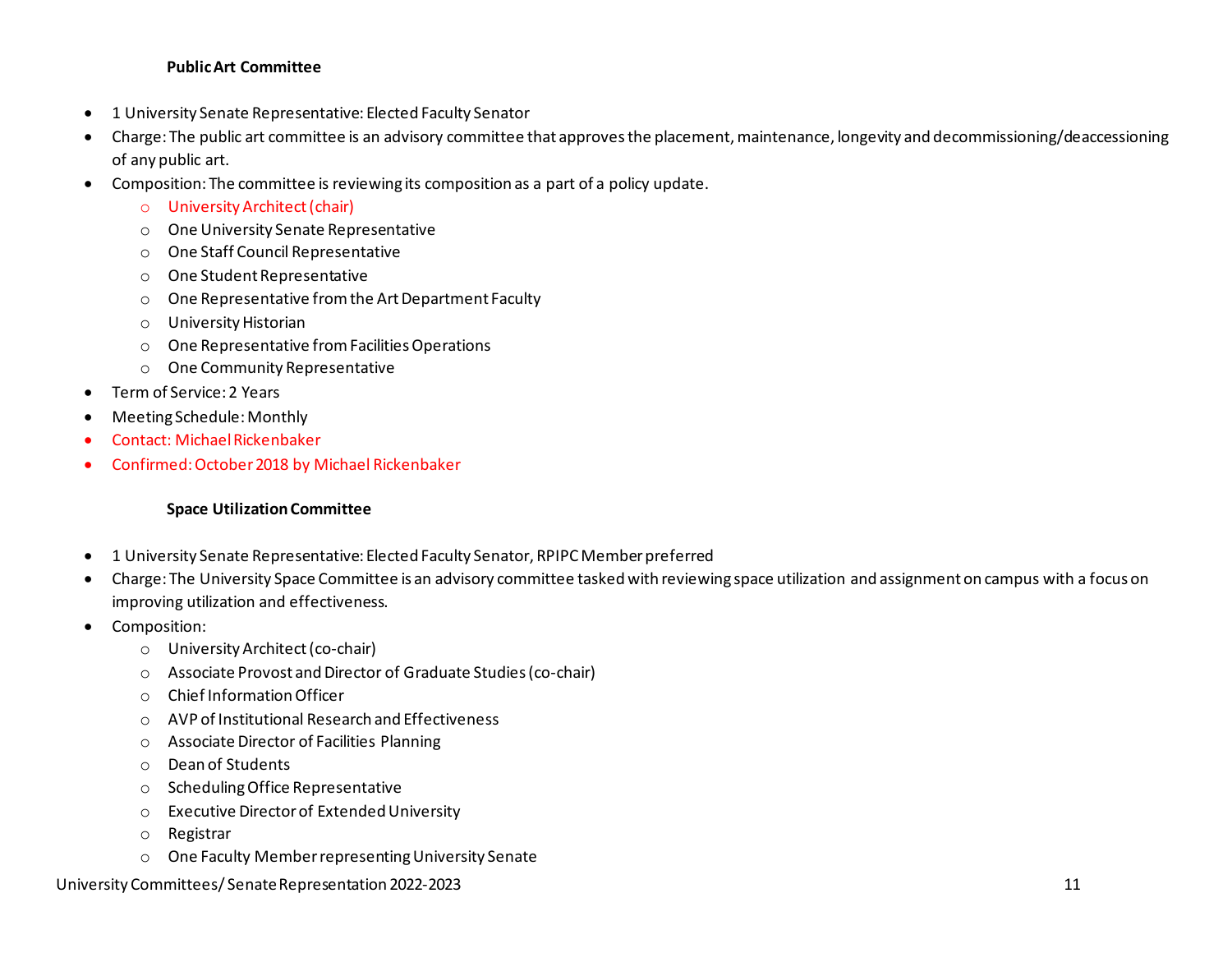- o One Staff Representative
- o One Student Representative
- Term of Service: 1 Year
- Meeting Schedule: Between one and three times per semester based on semester.
- Contact: Provost
- Confirmed: Holley Roberts, April 2022

# **Strategic Plan (2016-2021) Steering Committee**

- 1 University Senate Representative: Elected Faculty Senator
- Charge: The Steering Committee was appointed to oversee the strategic planning process, conduct a review of the mission, ensure communication with the campus and broader community, receive input from the subcommittees, and write the strategic plan. With the accomplishment of those tasks, the Steering Committee works to ensure that action items are being addressed by Champions and accomplishment measured and reported to the campus. The committee reports to Executive Cabinet with recommendations for changes to current action items and recommendations for new action items.
- Composition:
	- o Academic Affairs
		- College of Arts & Sciences (1 representative)
		- College of Business (1 representative)
		- College of Education (1 representative)
		- College of Health Sciences (1 representative)
		- **Enrollment Management (1 representative)**
		- AVP for Institutional Research (permanent member)
		- AVP for Strategic Initiatives (chair)
		- **Student Affairs (1 representative)**
		- **Finance and Administration (1 representative)**
		- University Advancement (1 representative)
		- **University Senate (1 representative)**
		- Watermark/Assessment/Institutional Effectiveness (1 representative)
		- Inclusive Excellence/President's Commission on Diversity (1 representative)
		- Information Technology (1 representative)
		- SGA (1 representative)
- Term of Service: 1 Year
- Meeting Schedule: Third Thursday of the month at 2:00 p.m. 1 year term.
- Contact: Associate Provost for Academic Affairs
- Confirmed: Holley Roberts, April 2022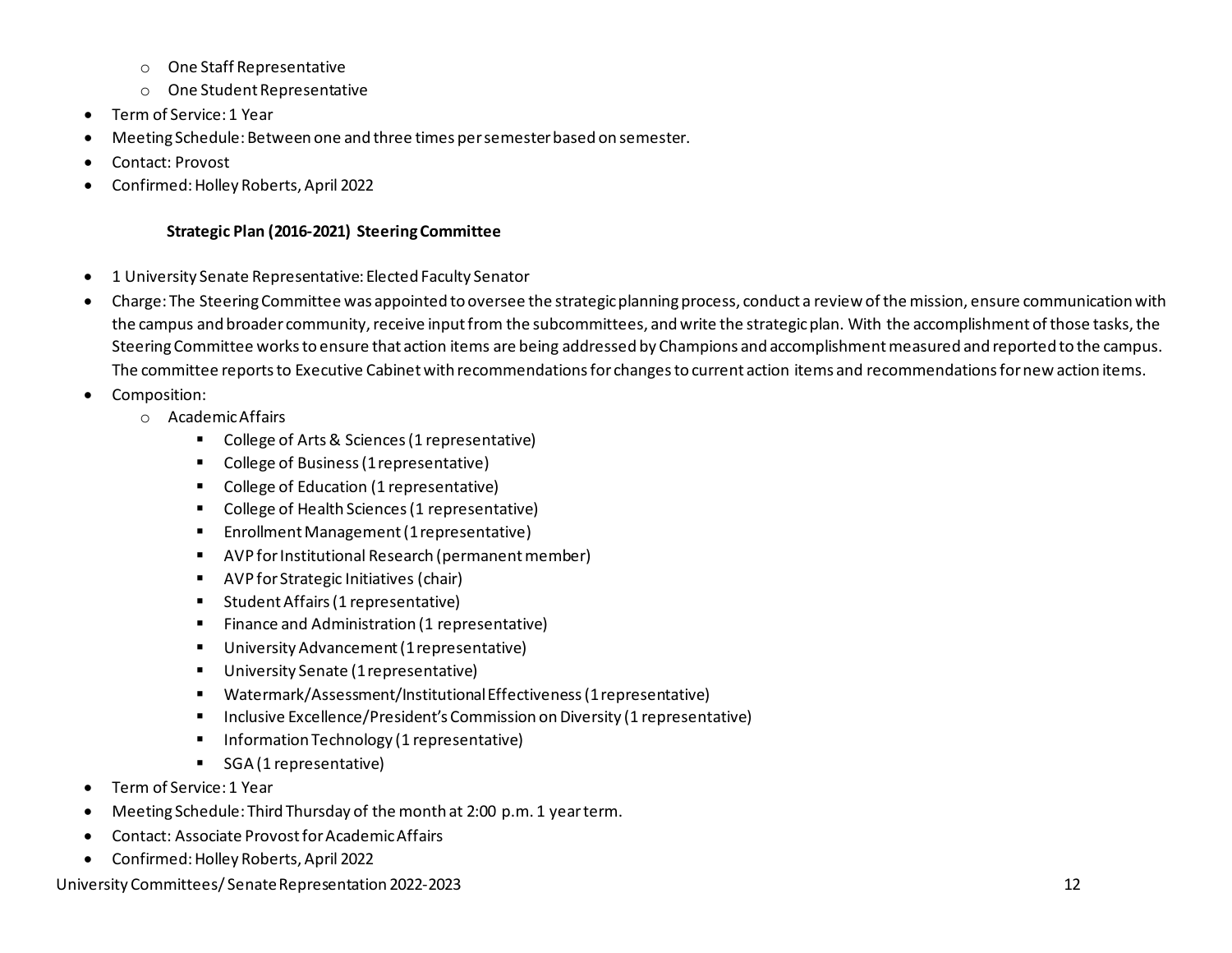#### **University Curriculum Committee**

- 1 University Senate Representative: Elected Faculty Senator
- Charge:
	- o Review new courses, course modifications, deletions, and reactivation of courses (as information items)
	- o Review and recommend/not recommend new undergraduate degrees, certificates, concentrations, and minor program proposals.
	- o Review and recommend/not recommend the deactivation and termination of undergraduate degrees, certificates, and minor program proposals.
	- o Collaborate with the Academic Policy Committee (APC) and make recommendations on curriculum policy. These recommendations will be subject to approval by a vote of elected faculty senators.
	- o Composition: Elected Members (14 voting)
		- **College of Arts & Sciences** 
			- Humanities & Social Sciences (2 members)
			- $\triangleright$  Science & Mathematics (2 members)
			- $\triangleright$  Fine & Performing Arts (2 members)
		- College of Business: College-Wide (2 members)
		- College of Health Sciences: College-Wide (2 members)
		- College of Education: College-Wide (2 members)
		- University Library: Unit-Wide (1 member)
		- University Senate: Unit-Wide (1 elected faculty senator)
- Term of Service: To ensure continuity, the elected faculty members will serve 3 year terms scheduled so that one-third of the group is replaced each year.
- Web: http://www.gcsu.edu/provost/university-curriculum-committee-ucc
- Meeting Schedule: 1 Friday per month (see governance calendar)
- Contact: Provost
- Confirmed: Holley Roberts, April 2022

### **University System of Georgia Faculty Council**

- University Senate Representative: 2 Elected Faculty Senators (Presiding Officer Elect and Elected Faculty Senator)
- Charge: The **University System of Georgia Faculty Council** is an advisory body for the Chancellor of the University System of Georgia. Its members represent all institutions within the University System of Georgia and the Council holds two meetings a year.
- Composition: 1 or 2 representatives from each faculty senate of all USG institutions
- Term of Service: 1 Year for Presiding Officer Elect, 2 Years for Elected Faculty Senator
- Web: https://www.usg.edu/faculty\_council/